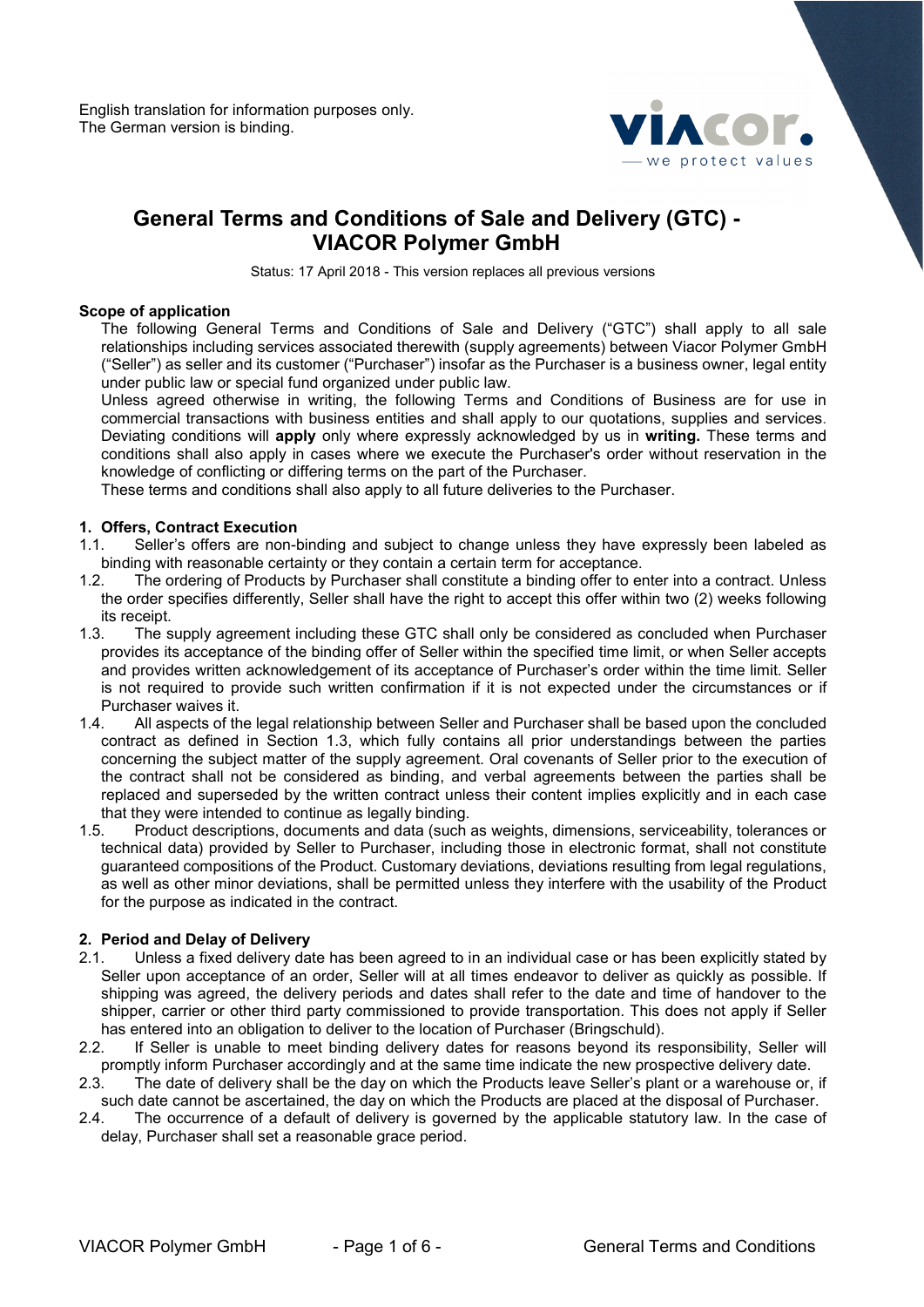

# **3. Delivery, Place of Perfomance, Shipping, Transfer of Risk, Default of Acceptance**

- Delivery shall be effected from the respective shipping point in accordance with the general commercial terms specified in the contract, the interpretation of which shall be governed by the INCOTERMS applicable on the date the contract is concluded. Unless expressly agreed otherwise, deliveries are made "EXW" (Ex Works).<br>32 Unless otherwise agreed Seller sha
- Unless otherwise agreed, Seller shall be entitled to select the mode of shipment (especially with regard to carrier, route of shipment, packaging). Any additional costs incurred as a result of special shipping requests made by Purchaser shall be borne by Purchaser. Unless a carriage free delivery has been agreed, Purchaser shall also bear any increases in shipping rates, any additional costs resulting from re-routing a shipment, storage expenses, etc., occurring after the contract has been concluded.<br>3.3. The risk of accidental destruction, deterioration or loss of Products shall
- The risk of accidental destruction, deterioration or loss of Products shall pass to Purchaser in accordance with the agreed INCOTERM.

### **4. Packaging**

- 4.1. Deliveries shall include packaging unless the packaging is expressly provided on a loan basis.
- 4.2. Packaging materials made available on a loan basis must be returned by the Purchaser carriage-paid as soon as possible.<br>4.3. Surcharges sha
- Surcharges shall apply for small packaging.
- 4.4. If products bearing our trademark are processed, the use of our trademark in connection with the result thus obtained shall be admissible only subject to our written agreement.

### **5. Force Majeure, Impediments**

- 5.1. Force majeure of any kind, unforeseeable production, traffic or shipping disruptions, fire, explosion, natural disasters, flooding or low water levels, unforeseeable shortages of labor, energy, raw material and supplies, strikes, lockouts, war, political unrest, acts of terrorism, acts of government, incorrect or delayed delivery by suppliers or any other hindrances beyond Seller's control which diminish, delay or prevent production, shipment or availability of the Products or make it an unreasonable proposition, shall release Seller from its obligation to perform for the duration and to the extent of that such disruption or hindrance prevails.<br>5.2. In ca
- In case of a partial or complete shortfall of its then existing sources of supply, Seller shall not be obliged to purchase or otherwise obtain alternative supplies from other suppliers. Instead, Seller shall have the right to allocate available quantities of Products under consideration of its own requirements and other internal as well as external supply obligations.<br>5.3. If a of force majeure event lasts lor
- If a of force majeure event lasts longer than six (6) weeks and if the disruption is more than insignificant, Seller shall be entitled to withdraw from the contract in whole or in part; any consideration already paid by the Purchaser will be refunded immediately after the withdrawal. In case of temporary hindrances, any delivery or performance periods will be extended or postponed by the duration of the impediment plus a reasonable start-up period.

### **6. Charging**

- 6.1. Charging shall be at the prices applicable on the date of delivery, plus VAT.
- 6.2. VAT shall not be charged only in cases in which the conditions for VAT-exempt exports are satisfied.

### **7. Payment terms**

- 7.1. Unless expressly agreed otherwise in writing, payment must be made within 30 days following date of invoice, with no deductions.
- 7.2. Seller shall be entitled to assign payments to the oldest payable claim.
- 7.3. If the payment deadline is exceeded, Seller shall be entitled to demand penalty interest of eight percentage points over the base lending rate. This shall not rule out the right to assert further-reaching damages.<br>7.4. Pavn
- Payment in the form of bills of exchange is admissible only subject to prior agreement with the Seller. Seller shall accept bills and cheques only on account of performance, and these shall constitute payment only following redemption. Bank charges shall be for account of the Purchaser.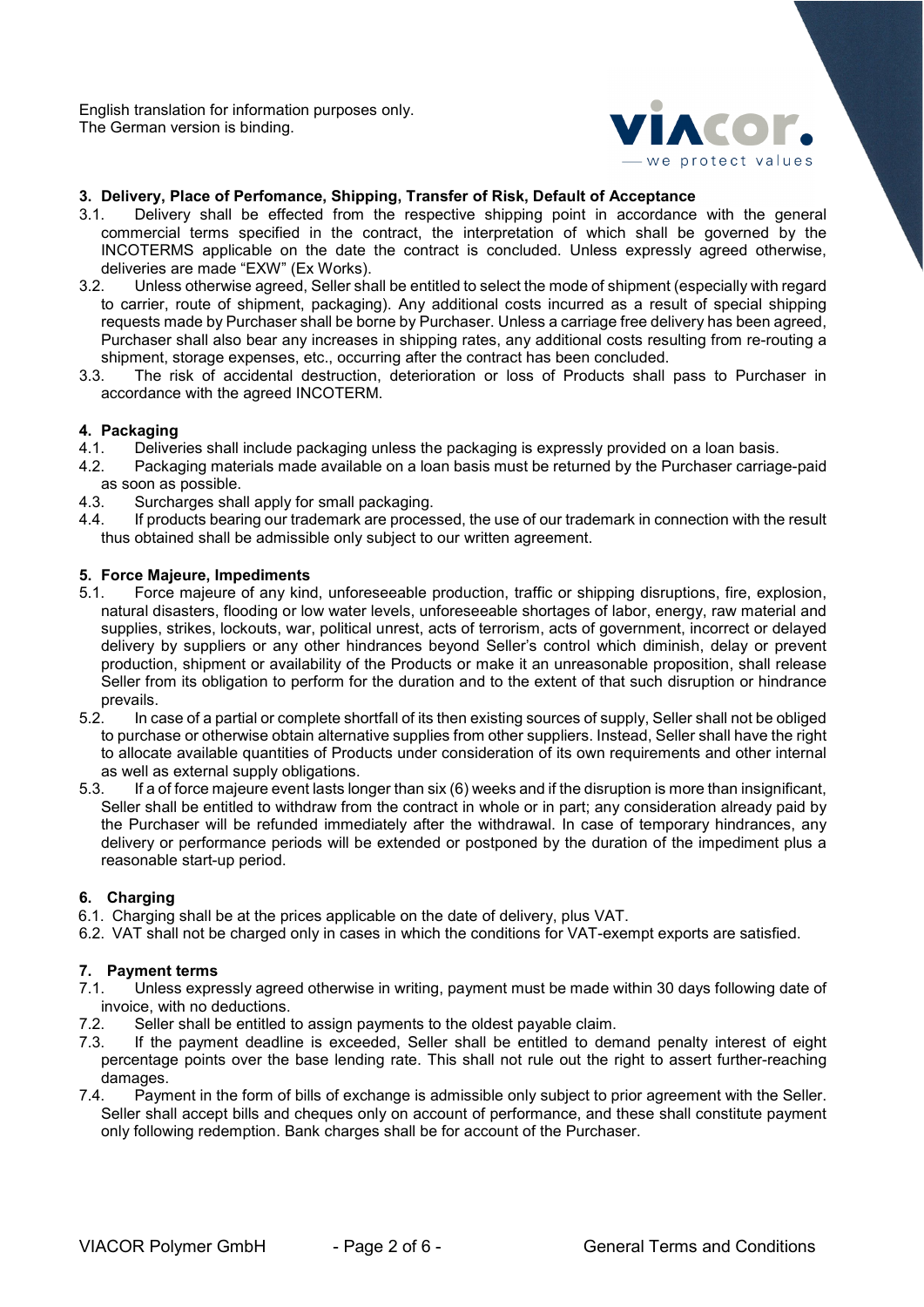

- 7.5. If the Purchaser is late in making payment, Seller shall be entitled to demand immediate settlement of all due claims to which no objection has been made arising from the business relationship. Neither deferral nor the acceptance of bills or cheques shall rule out this right.<br>7.6 The Purchaser may offset payment only against counterc
- The Purchaser may offset payment only against counterclaims that are undisputed or established with legal force. The Purchaser shall have no right to withhold payment.

# **8. Objections and notification of defects**

- 8.1. Purchaser may not refuse to accept Deliverables because of insignificant defects.<br>8.2. Purchaser must promptly notify identifiable material defects in writing, no later tha
- Purchaser must promptly notify identifiable material defects in writing, no later than 15 days following receipt of the goods. Purchaser must notify other material defects in writing immediately following their discovery. The determining factor in each case shall be the date on which Seller receives such notification.
- 8.3. Claims in respect of material defects shall be ruled out if such defects are not notified in good time.

# **9. Liability for defects**

- Claims for material defects lapse after 12 months unless the law prescribes longer periods of prescription for claims for compensation as per s. 9, pursuant to s. 479 para 1 German Civil Code [BGB] in cases of recall, or s. 438 para 1 no. 2 German Civil Code (BGB) for structures and objects for structures, and s. 634a German Civil Code (BGB) for building defects.
- 9.2. The period of prescription for material defects commences from the time of delivery of the good (i.e. the transfer of risk).
- 9.3. If a material defect is found to exist during the period of prescription, the cause of which already existed at the time of transfer of risk, Seller may rectify the defect or supply a defect-free good, at his option, by way of supplementary performance.<br>9.4. The period of prescription does
- The period of prescription does not recommence in cases of supplementary performance.
- 9.5. If the attempt at supplementary performance fails, the Purchaser may withdraw from the Contract or reduce its payment, without prejudice to any claims for compensation.
- 9.6. Claims by the Purchaser for the expenses required for the purpose of supplementary performance, with particular reference to transport, road, labour and material costs, are excluded if the expenses have increased because the deliverable was later taken to a place other than the Purchaser's premises, unless such removal formed part of its proper use.
- 9.7. Claims for material defects shall not apply in cases of only insignificant deviations from the agreed quality or if the limitation on the usability of the deliverable is only insignificant.<br>9.8. The following shall not constitute material defects:
- The following shall not constitute material defects:
- Condition of the deliverable or damage that occurs following the transfer of risk as a consequence of improper handling, storage or failure to observe handling instructions;
- Condition of the deliverable or damage that occurs as a consequence of *force majeure*, extraordinary external influences not set down in the Contract, or caused by use of the deliverable beyond the scope set down in the Contract or otherwise considered as being usual;
- Exceeding shelf life indications.
- 9.9. There shall be no claims for material defects if the good is altered by a third party, unless there is no causative connection between the change and the defect.
- 9.10. The Purchaser's statutory right of withdrawal against Seller shall exist only if the Purchaser has not entered into any agreement with its own customer that exceeds the statutory limit for claims based on defects, e.g. *ex gratia* payment arrangements.
- 9.11. Sellers obligation to pay compensation and make good any expenditure incurred in vain as per s. 284 German Civil Code (BGB) as a consequence of material defects shall be in accordance with s. 10 below in all other respects. Further-reaching claims or claims for material defects other than those covered by s. 10 on the part of the Purchaser shall be excluded.
- 9.12. The provisions of s. 10 shall apply, *mutatis mutandis*, to deficiencies in title that do not arise from the violation of third-party protected privileges.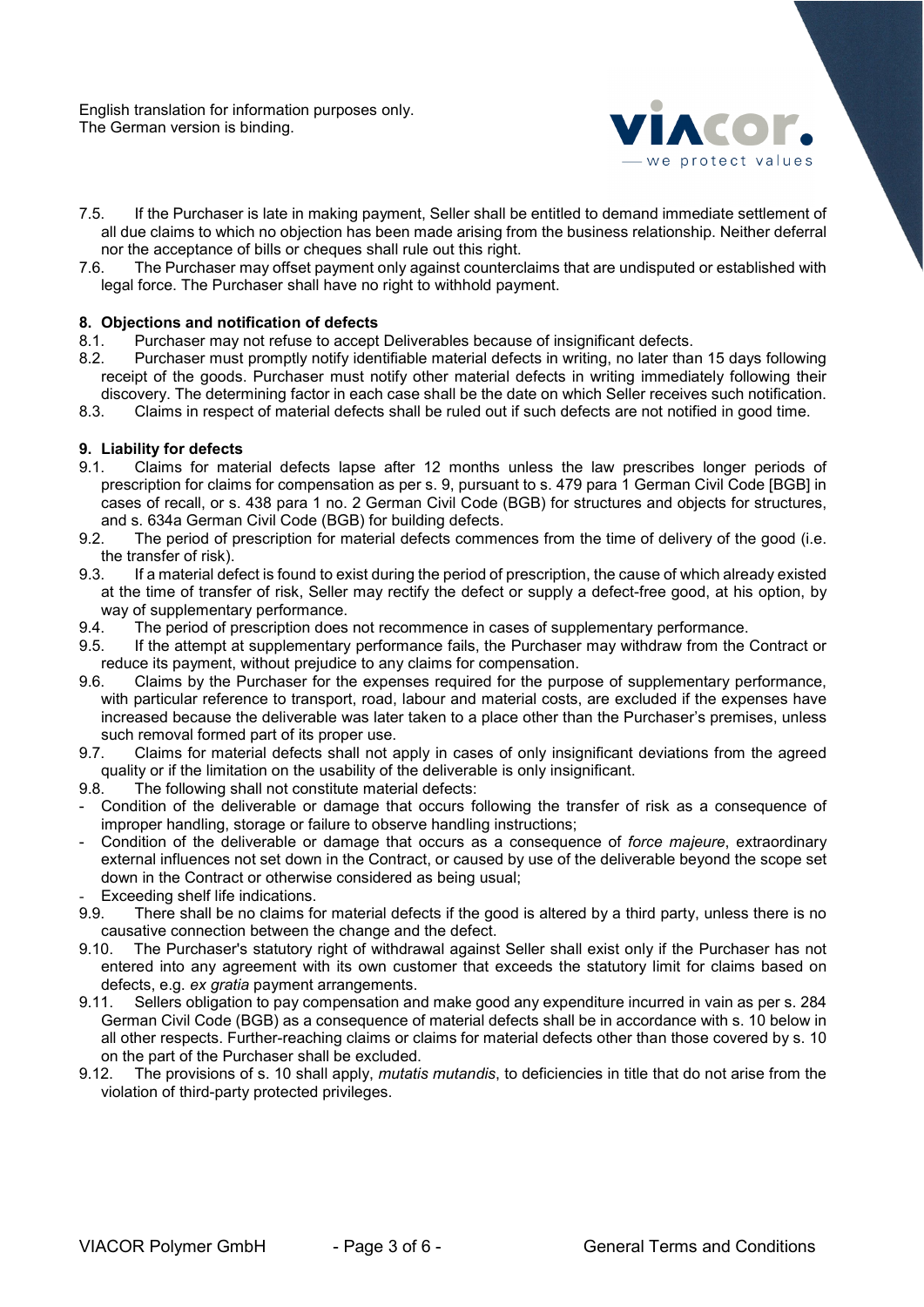

### **10.General limitation of liability**

Unless otherwise specified in these Terms of Delivery, Seller shall be liable to provide compensation and make good expenses incurred in vain as per s. 284 German Civil Code (BGB) (hereinafter referred to as "compensation") on account of the violation of contractual or non-contractual obligations only in instances of intent or gross negligence on the part of Sellers legal representatives or agents, loss of life, physical injury or damage to health, the assumption of a warranty or procurement risk and violation of significant contractual obligations on the basis of mandatory liability under the Product Liability Act or other mandatory liability. However, compensation for the violation of key contractual obligations is limited to typical contractual losses of a foreseeable nature, except in cases of intent or gross negligence on the part of Sellers legal representatives or agents, or where liability applies because of damage to health, physical injury or loss of life, or the assumption of a warranty or procurement risk. The above provisions do not imply any change to the onus of proof to the disadvantage of the ordering party.

### **11.Reservation of title**

- 11.1. Seller reserves title to the goods supplied for as long and insofar as Seller retains claims against Purchaser for payment on the basis of our business relationship with Purchaser<br>11.2. Purchaser is obliged to advise us before it disposes of its own receivables
- Purchaser is obliged to advise us before it disposes of its own receivables in the form of a factoring contract.
- 11.3. However, Purchaser is entitled to process and/or alienate the goods as part of its normal business operations.
- 11.4. By processing Sellers goods, the Purchaser, which processes the goods for us, does not obtain ownership of the new goods thus created. In all cases of processing, combination or mixing with materials that do not belong to us, we shall acquire joint ownership in proportion as to the value of the reserved goods supplied by us compared to the value of the products created by such processing, combination or mixing. In all such cases the Purchaser shall count as a custodian on Sellers behalf.
- 11.5. If Sellers reserved goods are alienated in the course of the Purchaser's regular business without immediate payment, the claim for counter performance to the value of the ownership or joint ownership shall pass to the Seller, regardless of whether the reserved goods were sold without or after being processed, combined or mixed.
- The establishment of such a claim shall not require a separate deed of transfer. The Purchaser is both entitled and obliged to collect the claim assigned to Seller, on condition that we have not revoked this authority. At Sellers request, the Purchaser must immediately advise, in writing, the identity of the party to which the
- goods were sold and to which claims it is entitled as a consequence of such alienation.<br>11.6. If the value of the securities exceeds the claims that have to be secured by more If the value of the securities exceeds the claims that have to be secured by more than 10%, Seller shall release fully paid deliverables at his option.<br>11.7. If the Purchaser acts in violation of its obliga
- If the Purchaser acts in violation of its obligations, Seller shall be entitled to demand surrender of the goods, without withdrawing from the purchase contract. From that point, the Purchaser shall no longer be entitled to ownership of the goods delivered subject to reservation of title.
- 11.8. The Purchaser is obliged to advise Seller immediately if third parties assert or claim a right to the reserved goods.
- 11.9. Purchaser is obliged to supply us with a list of reserved goods still in its possession immediately following suspension of payments (and indeed, immediately following notice of suspension of payments), even if such goods have been processed, and to provide a list of claims against third-party debtors.
- 11.10. An application to institute insolvency proceedings shall entitle us to withdraw from the Contract and to demand the immediate return of quantities supplied.

### **12.Place of performance, venue, final provisions**

- 12.1. If these conditions should be invalid in whole or in part, the remaining provisions shall remain valid. In place of the invalid provisions, the parties to the Contract shall agree in writing as to a different, valid provision that most closely approximates the practical intention of the invalid provision in each case.
- 12.2. The venue is Stuttgart. We are also entitled to have recourse to another court that has competence for the Purchaser's registered office or other branch.
- 12.3. All legal relationships between us and the Purchaser shall be subject exclusively to German law, to the exclusion of conflict-of-law's provisions and the United Nations Convention on Contracts for the International Sale of Goods (CISG).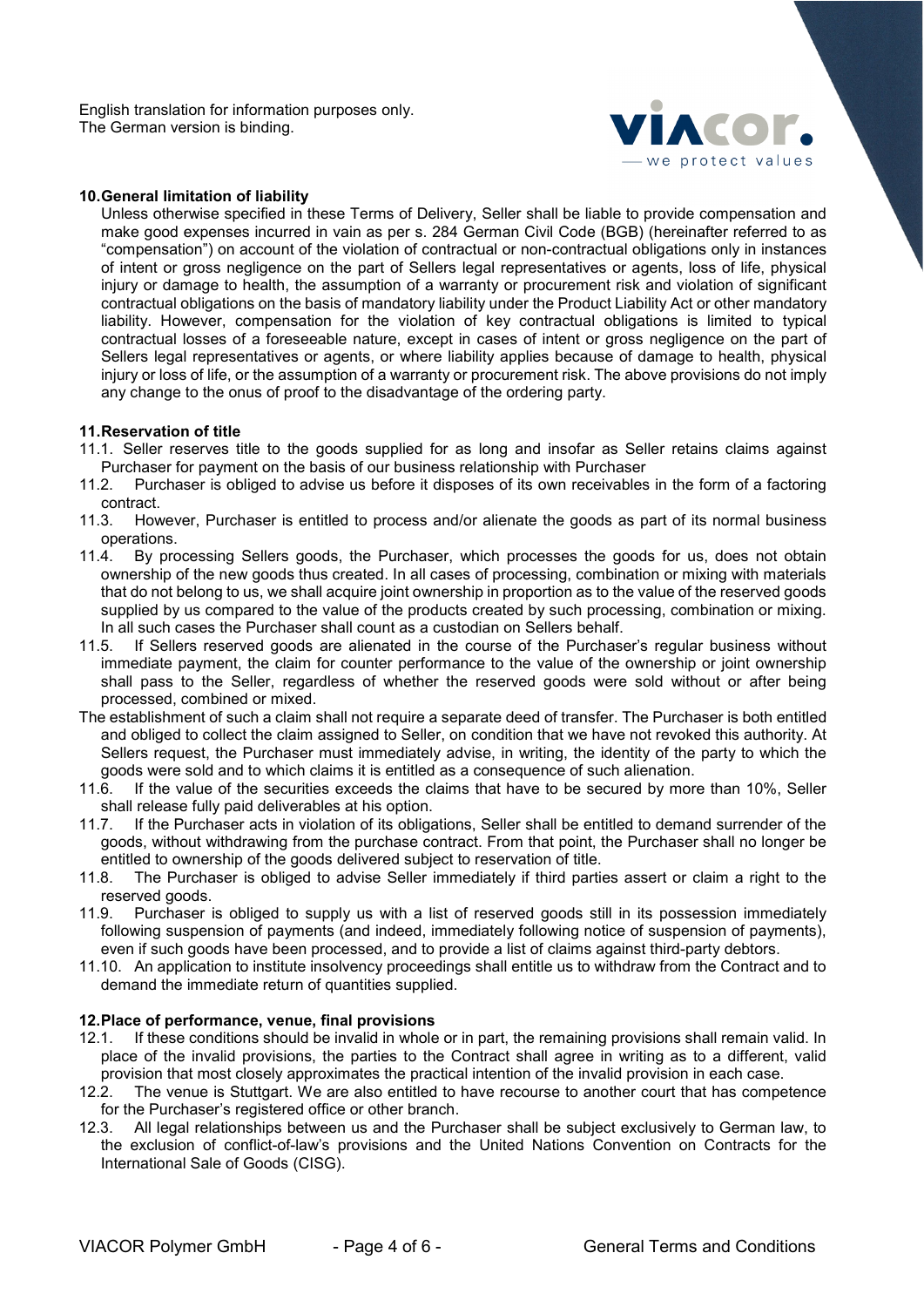

Notes for colours and surfaces Status: 17/04/2018 – this version replaces all previous versions.

# **Available colours:**

Please note that the ordering of special colours (Price groups 2 and 3) will result in extended delivery times. Actual delivery times available on request.

Other colours according to RAL, RAL-Design, NCS or other colour standards will be classified depending on the colour intensity in the above price groups. Due to the large numbers of possible colours, they are not all included in the price list. Please ask separately.

# **Colour of the VIASOL coating system:**

The indications of colour shades of the colour standards, e.g. according to RAL or NCS, are approximate. Depending on the binder and degree of gloss of the surface, deviations from the reference colour result. Therefore, colour tone equilibrium against colour cards and colour trays cannot be ensured on patterns and on the object.. The addition of fillers, aggregates, broadcast materials can change the colour of coatings and sealers. This is particularly noticeable in coatings without a sealer and coatings with a transparent sealer.

By adding supplements and broadcasting materials in coatings, levelling mortars and sealers, by the intrinsic colour of the filling and bedding materials (e.g. silica sand, coloured quartz sand ) caused a deviation from the original colour can be caused. This should be considered especially in unsealed or transparent sealed surfaces.

The use of matting seal coats / top coats leads to a change in the degree of gloss, resulting in deviations from the original color (usually a brightning of the hue), which are physical and therefore represent no defect.

When using coloured sealers it may be necessary to increase the consumption or to apply more than one coat in order to achieve a satisfactory hiding power. This is particularly relevant with light or brilliant colours. Colour differences are possible between different products of the "same" colour. There will be colour differences between conductive coatings and sealers and their non-conductive counterparts due to the conductive fillers used. Conductive coatings and sealers are available in a limited colour range. Depending on the colour of the finished product, the fillers of the conductive coating system may be visible.

There may be batch to batch colour variances of the same product. If multiple batches of a product are used on a single project, it is important to use a single batch of material for each area if possible. At the transition to the next batch, the last containers should be divided and mixed with the containers of the following batch.

For deliveries from stock and in large projects the supply of several batches is inevitable. The batches have to be processed separately on the job site or at the transition to the next batch, the containers should be split and mixed with each other or a seam separating rail must be inserted. Adjustments to previously delivered batches can be catered for on request.

# **Yellowing:**

Aromatic polyurethanes (e.g. VIASOL PU-C501, VIASOL PU-C525 etc.) and epoxy resins will yellow due to exposure to UV light even in indoor applications. This is more noticeable in the case of light colours. This yellowing process should be taken into account when applying the same material of the same colour to connecting areas at a later date. The use of aliphatic, transparent polyurethane sealers reduces the tendency of the underlying coating to yellow but will not prevent it. Pigmented aliphatic polyurethane sealers are virtually non-yellowing. Nevertheless, even here aging and wear will result in colour differences. You can find further information in the individual product data sheets.